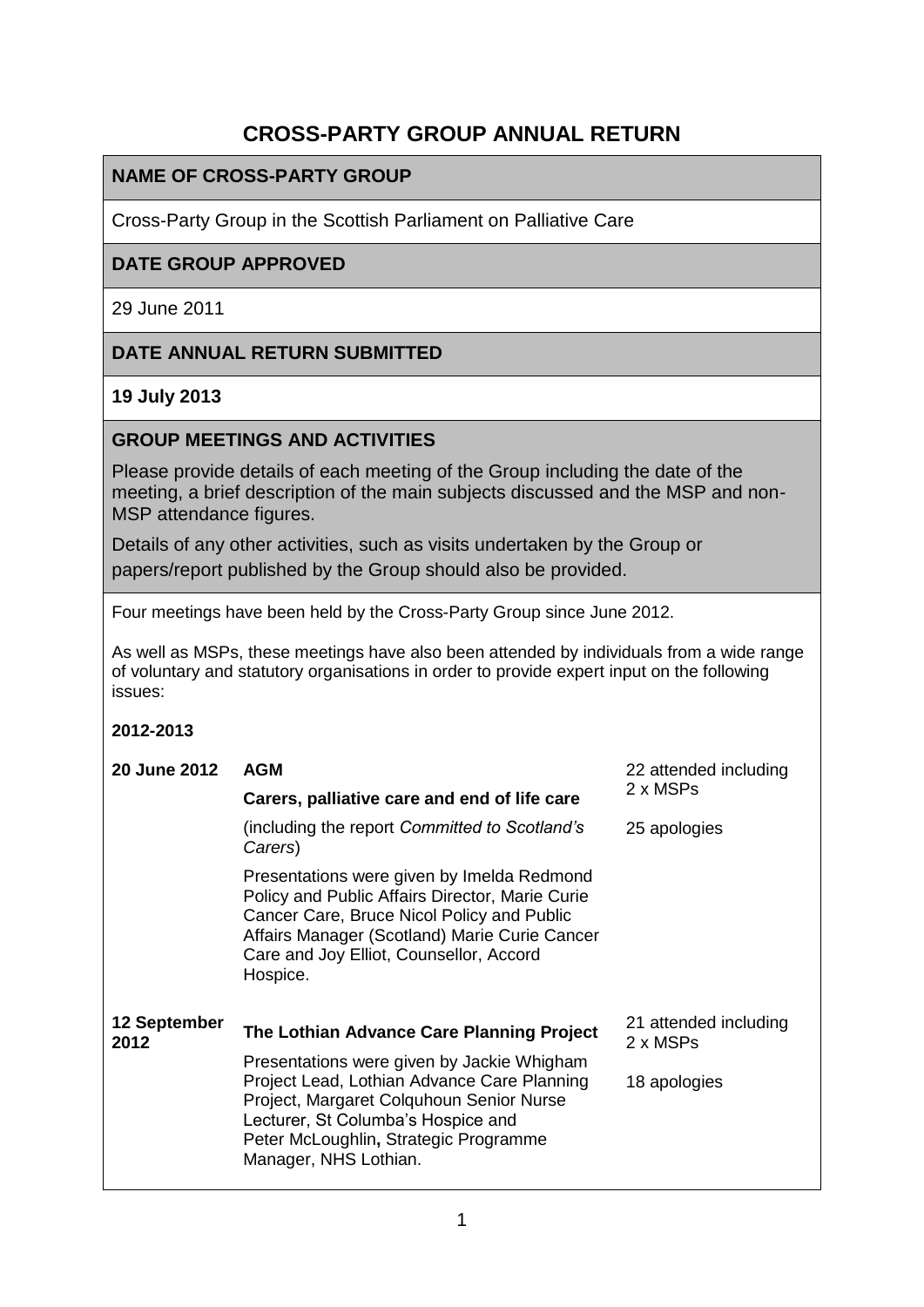| 12 December<br>2012                                                                                                                                                                                       | <b>Palliative Care in Care Homes</b><br>Living and Dying Well in Care Homes, Ranald<br>Mair, Chief Executive, Scottish Care.<br>Promoting confidence in Palliative Care in Care<br>Homes, Dr Sally Lawton, Senior Lecturer in<br>Palliative Care Nursing, NHS Grampian<br>Sustaining improved end-of-life care in<br>Midlothian care homes, Dr Anne Finucane,<br>Research Facilitator, Marie Curie Hospice<br>Edinburgh                             | 28 attended including<br>3 x MSPs<br>34 apologies |
|-----------------------------------------------------------------------------------------------------------------------------------------------------------------------------------------------------------|-----------------------------------------------------------------------------------------------------------------------------------------------------------------------------------------------------------------------------------------------------------------------------------------------------------------------------------------------------------------------------------------------------------------------------------------------------|---------------------------------------------------|
| 13 March<br>2013                                                                                                                                                                                          | Caring for people who are dying; reflections<br>on the Liverpool Care Pathway<br>Dr Rosalie Dunn, Macmillan GP Facilitator in<br>NHS Lanarkshire gave a presentation, reflecting<br>on the LCP from a doctor's perspective. This<br>was followed by a presentation by David Brown<br>reflecting on the deaths of his parents. Eleanor<br>Grant, Macmillan Nurse at NHS Lanarkshire<br>was present to bring a nursing perspective to<br>discussions. | 45 attended including<br>2xMSPs<br>13 apologies   |
| <b>MSP MEMBERS OF THE GROUP</b><br>Please provide names of all MSP members of the Group. Note that only names need<br>to be provided, no party designation or other information is required.              |                                                                                                                                                                                                                                                                                                                                                                                                                                                     |                                                   |
| Michael McMahon<br>Jamie McGrigor<br><b>Dennis Robertson</b><br>Jackie Baillie<br>Ken Macintosh<br>Fiona McLeod<br>Siobhan McMahon<br>Nanette Milne<br><b>Richard Simpson</b><br>Dave Thompson            |                                                                                                                                                                                                                                                                                                                                                                                                                                                     |                                                   |
| <b>NON-MSP MEMBERS OF THE GROUP</b>                                                                                                                                                                       |                                                                                                                                                                                                                                                                                                                                                                                                                                                     |                                                   |
| For organisational members please provide only the name of the organisation, it is<br>not necessary to provide the name(s) of individuals who may represent the<br>organisation at meetings of the Group. |                                                                                                                                                                                                                                                                                                                                                                                                                                                     |                                                   |
| Organisations                                                                                                                                                                                             | <b>ACCORD Hospice</b><br>Ardgowan Hospice<br>Association of Hospice and Palliative Care<br>Chaplains<br><b>Audit Scotland</b>                                                                                                                                                                                                                                                                                                                       |                                                   |

British Medical Association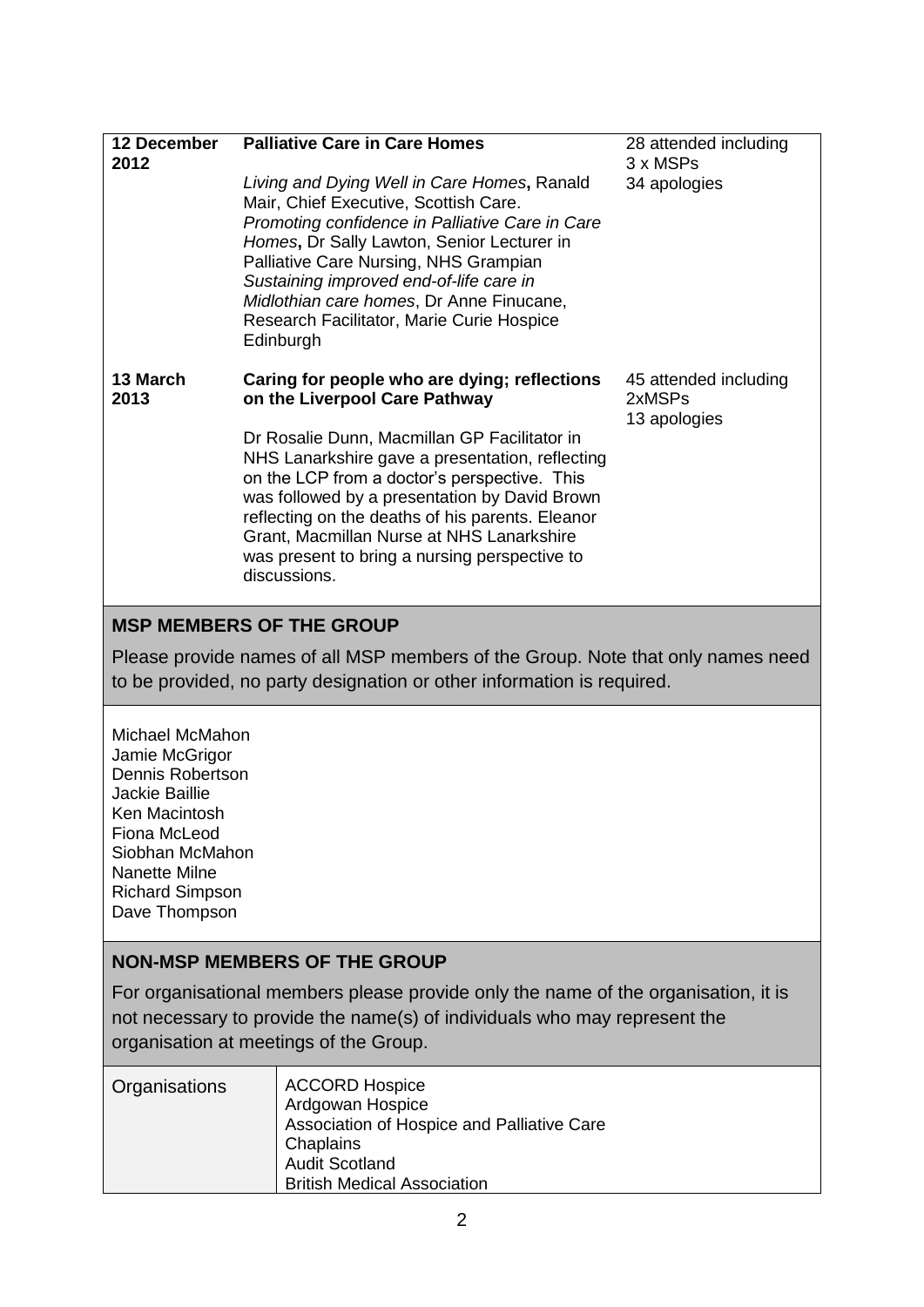|               | <b>British Heart Foundation Scotland</b>             |
|---------------|------------------------------------------------------|
| Organisations | <b>BSN Medical</b>                                   |
| (continued)   | Cairdeas International Palliative Care Trust         |
|               | Cancer Link Aberdeen and North (CLAN)                |
|               | Care Inspectorate                                    |
|               | Care for Scotland                                    |
|               | Care not Killing                                     |
|               | <b>Children's Hospice Association Scotland</b>       |
|               | <b>CLIC Sargent</b>                                  |
|               | <b>Community Pharmacy Scotland</b>                   |
|               | <b>Edinburgh Cancer Centre</b>                       |
|               | <b>Edinburgh University</b>                          |
|               | <b>General Pharmaceutical Council</b>                |
|               | <b>Health Inequalities Alliance</b>                  |
|               | <b>Health Watch Scotland</b>                         |
|               | <b>Highland Hospice</b>                              |
|               | <b>Holyrood Magazine</b>                             |
|               | Independent Association of Nurses in Palliative Care |
|               | <b>Macmillan Cancer Trust</b>                        |
|               | Marie Curie Cancer Care                              |
|               | Marie Curie Hospice Edinburgh                        |
|               | Marie Curie Hospice Glasgow                          |
|               | <b>MND Scotland</b>                                  |
|               | Morhamburn                                           |
|               | National Network for Palliative Care for People with |
|               | Learning Difficulties                                |
|               | NHS Ayrshire and Arran                               |
|               | <b>NHS Borders</b>                                   |
|               | <b>NHS Dumfries and Galloway</b>                     |
|               | <b>NHS Fife</b>                                      |
|               | <b>NHS Forth Valley</b>                              |
|               | <b>NHS Grampian</b>                                  |
|               | NHS Greater Glasgow and Clyde                        |
|               | <b>NHS Lanarkshire</b>                               |
|               | <b>NHS Lothian</b>                                   |
|               | <b>NHS Tayside</b>                                   |
|               | Parkinson's UK                                       |
|               | Prince & Princess of Wales Hospice                   |
|               | <b>RCN Scotland</b>                                  |
|               | Scottish Independent Advocacy Alliance               |
|               | Scottish Kidney Federation                           |
|               | Scottish Partnership for Palliative Care             |
|               | St Andrew's Hospice                                  |
|               | St Columba's Hospice                                 |
|               | St Margaret of Scotland Hospice                      |
|               | St Vincent's Hospice                                 |
|               | <b>Strathcarron Hospice</b>                          |
|               | Sue Ryder Care, Scotland                             |
|               | University of Edinburgh                              |
|               | <b>Wyeth Pharmaceuticals</b>                         |
| Individuals   | <b>Bruce Cleminson</b>                               |
|               | <b>Peter Hastie</b>                                  |
|               | Grace Lindsay                                        |
|               | Douglas McLennan                                     |
|               |                                                      |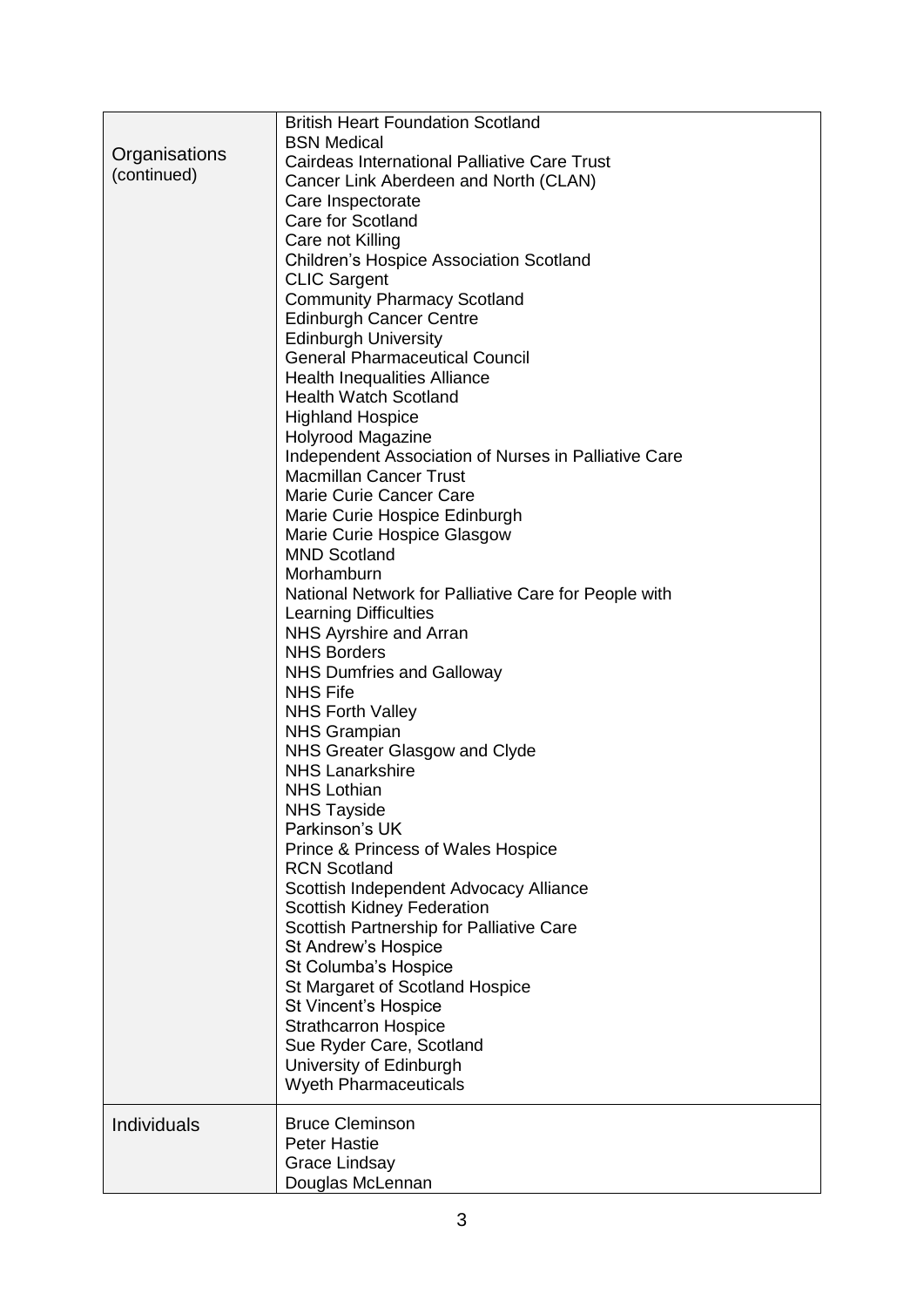|  | $\sim$<br>Mairi<br>arratt<br>. .<br>_____ |
|--|-------------------------------------------|
|--|-------------------------------------------|

# **GROUP OFFICE BEARERS**

Please provide names for all office bearers. The minimum requirement is that two of the office bearers are MSPs and one of these is Convener – beyond this it is a matter for the Group to decide upon the office bearers it wishes to have. It is permissible to have more than one individual elected to each office, for example, coconveners or multiple deputy conveners.

| Convener               | Michael McMahon MSP                                         |
|------------------------|-------------------------------------------------------------|
| <b>Deputy Convener</b> | Jamie McGrigor MSP, Dennis Robertson MSP                    |
| Secretary              | Mark Hazelwood, Scottish Partnership for Palliative<br>Care |
| Treasurer              | Mark Hazelwood, Scottish Partnership for Palliative<br>Care |

# **FINANCIAL BENEFITS OR OTHER BENEFITS RECEIVED BY THE GROUP**

Please provide details of any financial or material benefit(s) received from a single source in a calendar year which has a value, either singly or cumulatively, of more than £500. This includes donations, gifts, hospitality or visits and material assistance such as secretariat support.

Details of material support should include the name of the individual providing support, the value of this support over the year, an estimate of the time spent providing this support and the name of the organisation that this individual is employed by / affiliated to in providing this support.

Groups should provide details of the date on which the benefit was received, the value of the benefit and a brief description of the benefit.

Nil

# **SUBSCRIPTION CHARGED BY THE GROUP**

Please provide details of the amount charged and the purpose for which the subscription is intended to be used.

Nil

# **CONVENER CONTACT DETAILS**

| Name                     | Michael McMahon MSP                                                   |
|--------------------------|-----------------------------------------------------------------------|
| Parliamentary<br>address | Room 4.17<br>The Scottish Parliament<br>George IV Bridge<br>Edinburgh |